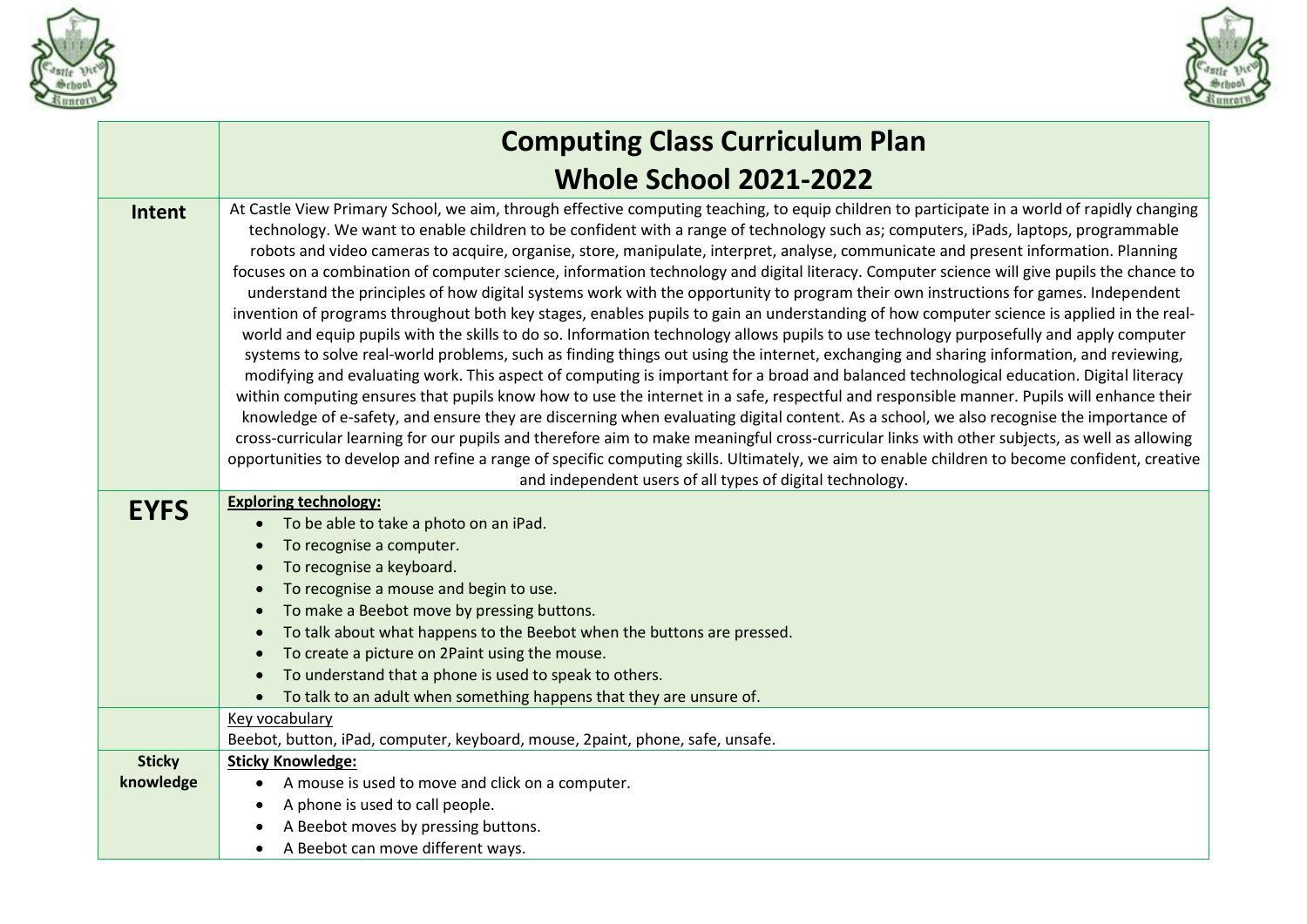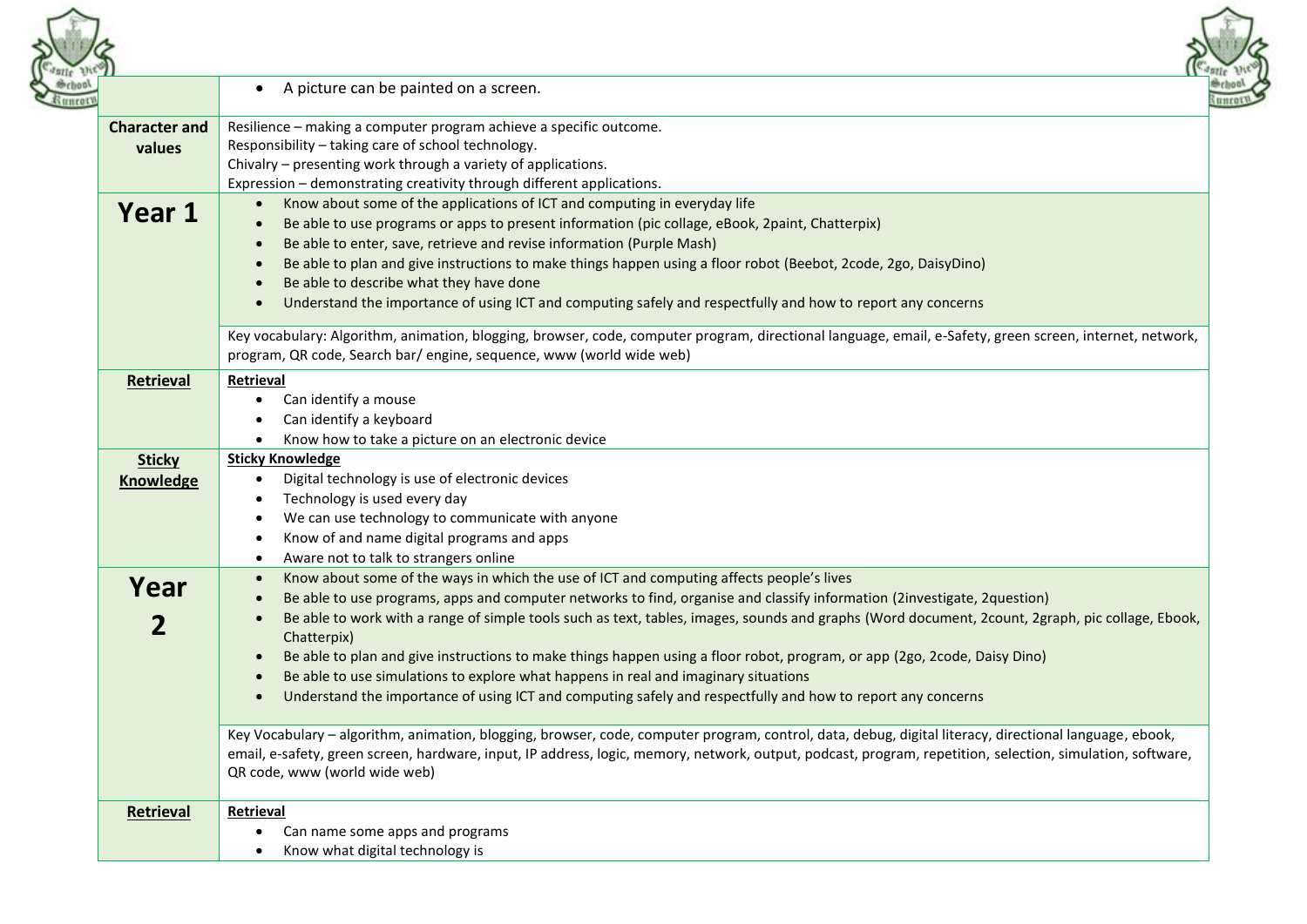

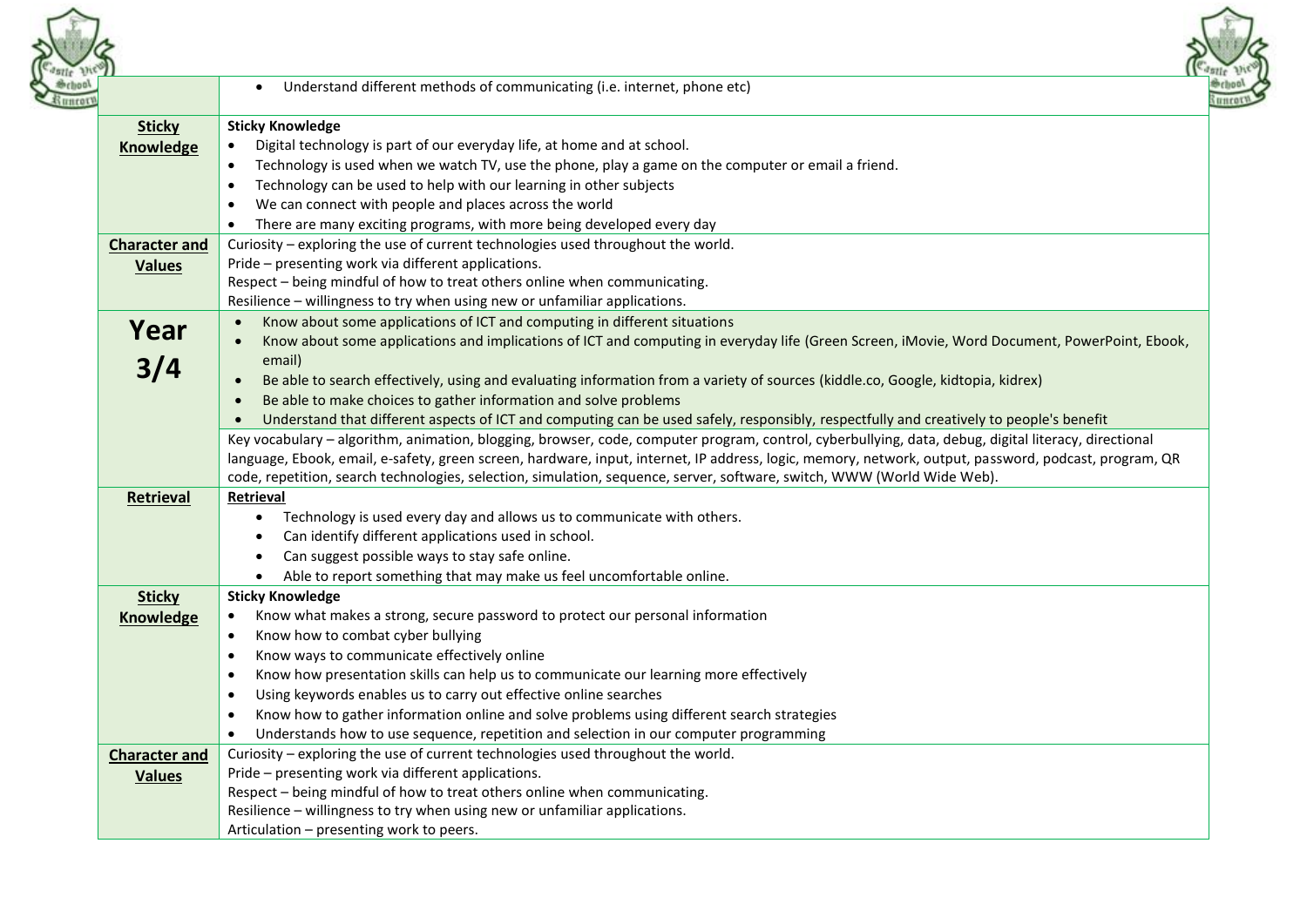| Year<br>4/5                           | Know about some applications of ICT and computing in different jobs and work situations (Excel, PowerPoint, Word, Publisher, 2email)<br>$\bullet$<br>Know about some of the ways in which the use of ICT and computing in different jobs and work situations affects people's lives<br>$\bullet$<br>Be able to use search technologies effectively when gathering and interrogating information<br>Be able to search effectively, using and evaluating information from a variety of sources (kiddle.co, Google, kidtopia, kidrex)<br>Be able to select and use a range of programs or apps to support and present learning in other subjects (pic collage, Ebook, imovie, green screen,<br>2blog)<br>Be able to use ICT and computing to control events and write programs that accomplish specific goals (2go, 2code, 2email, Excel)<br>Be able to make choices to gather information and solve problems<br>Understand that different aspects of ICT and computing can be used safely, responsibly, respectfully and creatively to people's benefit<br>Know that the study of ICT and computing is concerned with applying technology to gather, use and exchange information safely and create, design<br>and publish appropriate content<br>Understand the importance of considering audience and purpose when presenting information<br>$\bullet$<br>Be able to collect, interpret and present their findings (2graph, 2count, 2chart, 2quiz)<br>Understand that all aspects of ICT and computing need to be used safely, respectfully and responsibly, recognizing unacceptable behaviour and<br>reporting concerns<br>Key vocabulary - algorithm, animation, blogging, browser, client, code, computer program, control, cyberbullying, data, debug, digital literacy, directional<br>language, Ebook, email, e-safety, green screen, hardware, input, internet, IP address, logic, memory, network, output, password, podcast, program, QR |
|---------------------------------------|----------------------------------------------------------------------------------------------------------------------------------------------------------------------------------------------------------------------------------------------------------------------------------------------------------------------------------------------------------------------------------------------------------------------------------------------------------------------------------------------------------------------------------------------------------------------------------------------------------------------------------------------------------------------------------------------------------------------------------------------------------------------------------------------------------------------------------------------------------------------------------------------------------------------------------------------------------------------------------------------------------------------------------------------------------------------------------------------------------------------------------------------------------------------------------------------------------------------------------------------------------------------------------------------------------------------------------------------------------------------------------------------------------------------------------------------------------------------------------------------------------------------------------------------------------------------------------------------------------------------------------------------------------------------------------------------------------------------------------------------------------------------------------------------------------------------------------------------------------------------------------------------------------------------------------------------------|
| Retrieval                             | code, repetition, search technologies, selection, simulation, sequence, server, software, switch, WWW (World Wide Web).<br>Retrieval                                                                                                                                                                                                                                                                                                                                                                                                                                                                                                                                                                                                                                                                                                                                                                                                                                                                                                                                                                                                                                                                                                                                                                                                                                                                                                                                                                                                                                                                                                                                                                                                                                                                                                                                                                                                               |
|                                       | Aware of what makes a strong and secure password.<br>Know how to narrow a search using appropriate key words.<br>Coding is the instructions used to write a computer program.                                                                                                                                                                                                                                                                                                                                                                                                                                                                                                                                                                                                                                                                                                                                                                                                                                                                                                                                                                                                                                                                                                                                                                                                                                                                                                                                                                                                                                                                                                                                                                                                                                                                                                                                                                      |
| <b>Sticky</b>                         | <b>Sticky Knowledge</b>                                                                                                                                                                                                                                                                                                                                                                                                                                                                                                                                                                                                                                                                                                                                                                                                                                                                                                                                                                                                                                                                                                                                                                                                                                                                                                                                                                                                                                                                                                                                                                                                                                                                                                                                                                                                                                                                                                                            |
| Knowledge                             | How to keep our personal information safe<br>How to program our own online maths quiz<br>٠<br>About different simulations and their uses<br>How to use data loggers to help with our learning in other subjects<br>How to create hyperlinks<br>How to use wearable technologies                                                                                                                                                                                                                                                                                                                                                                                                                                                                                                                                                                                                                                                                                                                                                                                                                                                                                                                                                                                                                                                                                                                                                                                                                                                                                                                                                                                                                                                                                                                                                                                                                                                                    |
| <b>Character and</b><br><b>Values</b> | Pride - presenting work via different applications.<br>Respect - being mindful of how to treat others online when communicating.<br>Resilience - willingness to try when using new or unfamiliar applications.<br>Articulation - presenting work to peers.<br>Creativity – exploring new features within applications and using these to present work to peers.<br>Responsibility – being aware of the appropriateness of what is shared online and that once shared, it cannot be retrieved.                                                                                                                                                                                                                                                                                                                                                                                                                                                                                                                                                                                                                                                                                                                                                                                                                                                                                                                                                                                                                                                                                                                                                                                                                                                                                                                                                                                                                                                      |
| Year                                  | Know about an increasing number of ICT and computing applications for leisure, communication and work (2blog, Presentation, Excel, Word,                                                                                                                                                                                                                                                                                                                                                                                                                                                                                                                                                                                                                                                                                                                                                                                                                                                                                                                                                                                                                                                                                                                                                                                                                                                                                                                                                                                                                                                                                                                                                                                                                                                                                                                                                                                                           |
| $5/6$                                 | Publisher, 2email)<br>Be able to evaluate and check the validity of their findings<br>Be able to manipulate and combine different forms of information and data from different sources (kiddle.co, Google, kidtopia, kidrex)                                                                                                                                                                                                                                                                                                                                                                                                                                                                                                                                                                                                                                                                                                                                                                                                                                                                                                                                                                                                                                                                                                                                                                                                                                                                                                                                                                                                                                                                                                                                                                                                                                                                                                                       |